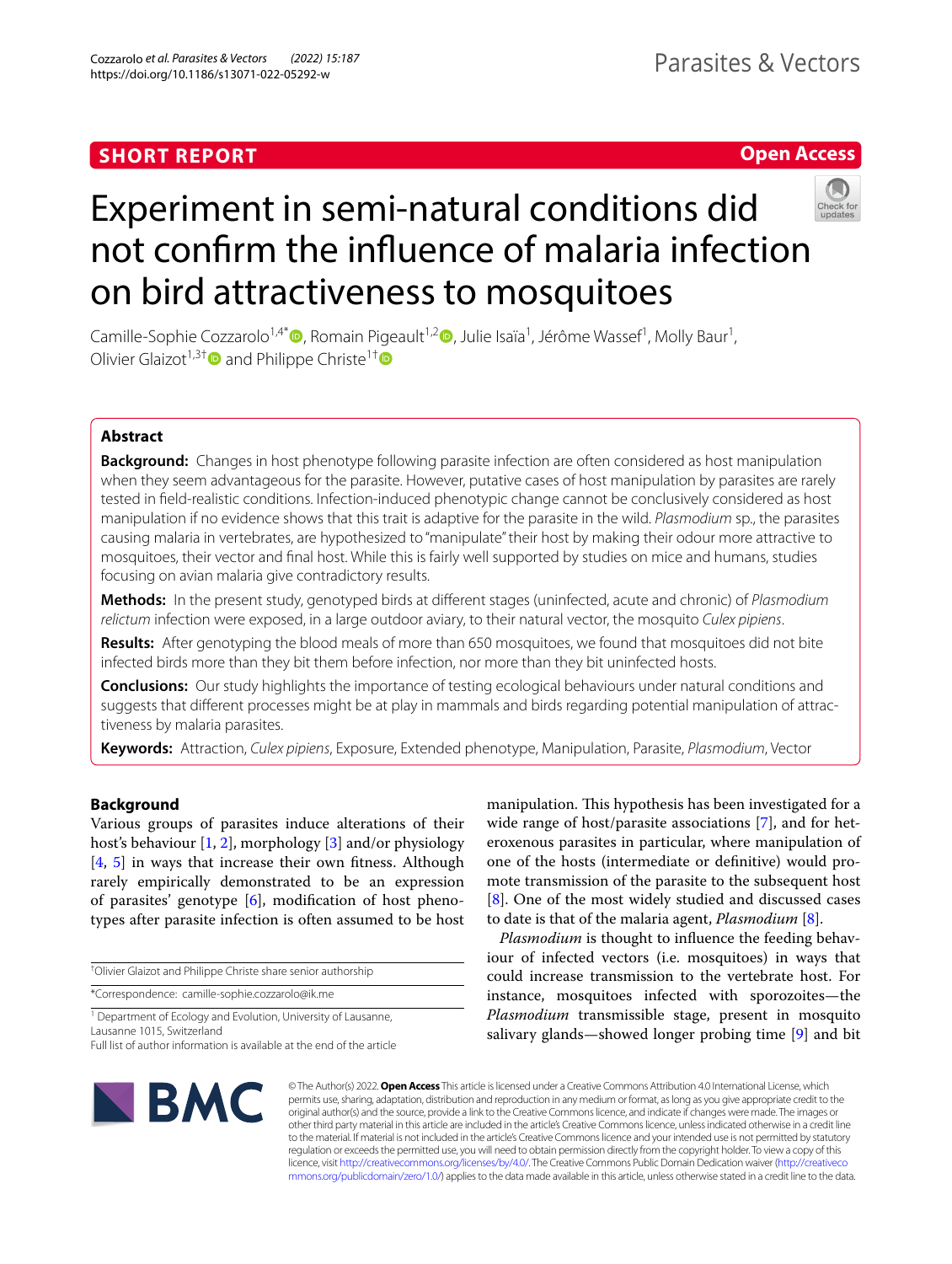longer [[10\]](#page-5-9) and more frequently on multiple hosts [[11](#page-5-10)] than uninfected vectors did. These changes could be general consequences of mosquitoes' immune response and not specifcally *Plasmodium* extended phenotype, as was demonstrated for infection stage-specifc changes in host-seeking behaviour [[12](#page-5-11)]. Another hypothesis is that vertebrate host attractiveness to vectors is increased by the presence of *Plasmodium* parasites in their blood (e.g. [[13](#page-5-12), [14](#page-5-13)]). Host-seeking mosquitoes rely on volatile molecules emitted by vertebrates to detect and select their blood source. Mice and humans infected with *Plasmodium chabaudi* and *Plasmodium falciparum*, respectively, produce some molecules in higher quantities (reviewed in  $[15, 16]$  $[15, 16]$  $[15, 16]$ ). Some of them were shown to attract more mosquitoes when added to the smell of a healthy host [[16,](#page-5-15) [17](#page-5-16)]. No such molecule has yet been identifed in birds [\[18](#page-5-17)].

*Plasmodium*-induced alteration of host attractiveness is supported by several lab experiments in mammals [[13,](#page-5-12) [17](#page-5-16), [19](#page-5-18)[–22\]](#page-6-0) and birds [\[14](#page-5-13), [18,](#page-5-17) [23\]](#page-6-1). However, a non-negligible number of studies showed an avoidance of infected hosts  $[24-27]$  $[24-27]$  $[24-27]$  or no difference in attractiveness  $[28]$  $[28]$  $[28]$ . These contrasting results may be explained by methodological diferences, such as the possibility of host defensive behaviour during the experiment or whether infected hosts with or without transmissible stages were analysed as distinct categories  $[29]$  $[29]$ . The temporal dynamics of *Plasmodium* infection within a vertebrate host could also be another confusing factor. Blood stages of malaria infection are made up of an acute phase, a few days of high parasitaemia (infection intensity), followed by a chronic phase, with low parasitaemia. A previous study highlighted variations in mosquito host choice throughout the course of the infection. While no mosquito preference was detected during the acute phase of infection, vectors showed a preference for infected hosts during the chronic phase  $[14]$  $[14]$  $[14]$ . Among the hypotheses proposed by the authors, it is suggested that this temporal variation in mosquito host choice may be the result of two antagonistic efects: the attraction induced by the manipulating parasite and the repellence induced by an altered blood meal [[14\]](#page-5-13). Indeed, blood quality for the mosquito, in particular its nutritional value, might vary with parasitaemia, as the number of red blood cells decreases due to their destruction at the end of the erythrocytic cycle of parasite replication [[30,](#page-6-6) [31\]](#page-6-7). In addition, while the conditions making malaria infection costly for mosquito fitness are still unclear  $[32-35]$  $[32-35]$ , the ingestion itself of highly parasitized blood could have a negative impact on mosquito survival  $([36]$  $([36]$  $([36]$  but see  $[31]$  $[31]$ ).

Most of the studies assessing the impact of host infection status on vector attractiveness have been carried out under laboratory conditions. Yet, the adaptive value of a potentially manipulable trait needs to be assessed under conditions that are "as natural as possible" [\[6](#page-5-5)]. While methods used in lab experiments provide a measure of pure diference in attraction, they do not allow us to determine whether this diference is feld-relevant. For example, infection may alter hosts' behaviour in ways that make them more or less easily bitten by mosquitoes [[19,](#page-5-18) [37](#page-6-11)].

In the present study, we compared the number of mosquito bites received by uninfected and *Plasmodium*-infected birds in semi-natural conditions, using experimental infections allowing for testing during the acute and the chronic phases. For this experiment, we used *Plasmodium relictum*, the most common avian malaria parasite in our study population [\[38,](#page-6-12) [39](#page-6-13)] and in most parts of Europe (MalAvi database; [[40\]](#page-6-14)), and its natural vector *Culex pipiens*.

#### **Methods**

The experiment was carried out during the last 2 months of summer 2020. Twenty canaries (*Serinus canaria*, 10 females and 10 males, with age from a few months to 3 years as estimated from birth years indicated on their rings) were placed into external aviaries (4.6 m  $\times$  4.6 m, 2.7 m high) overlaid with mosquito-proof netting and enriched with numerous perches, 7 days before their frst exposure to mosquitoes. We provided them with canary food mix, apple and chicory, sand, and water for drinking and to bathing.

The *C. pipiens pipiens* mosquito population was initiated in September 2017 with wild clutches collected in the Dorigny forest, on the campus of the University of Lausanne, Switzerland (46.522565, 6.577927), and reared using standard protocols [\[41](#page-6-15)]. New wild individuals were mixed into the lab population in August 2018. Mosquitoes were hosted in a room with a constant temperature of 25 °C and 60% humidity, with a photoperiod lasting from 6:30 am to 9:30 pm, to match the external photoperiod.

The *P. relictum* strain (lineage SGS1) used in this experiment was isolated from a house sparrow (*Passer domesticus*) in January 2019 in the Dorigny forest and injected into a canary. The *Plasmodium* strain was maintained through regular passages across our stock canaries (15 times) using intraperitoneal (i.p.) injections [\[31\]](#page-6-7)—except for the ninth passage, which was made by mosquitoes until the beginning of the experiment. Experimental infection was performed by i.p. injection of 150  $\mu$ L of a 1:1 mix of blood from three infected birds and 1X phosphate-buffered saline (PBS).

After the pre-infection exposure (see below), 12 experimental canaries (six males and six females) were infected as described above. We infected more than half of the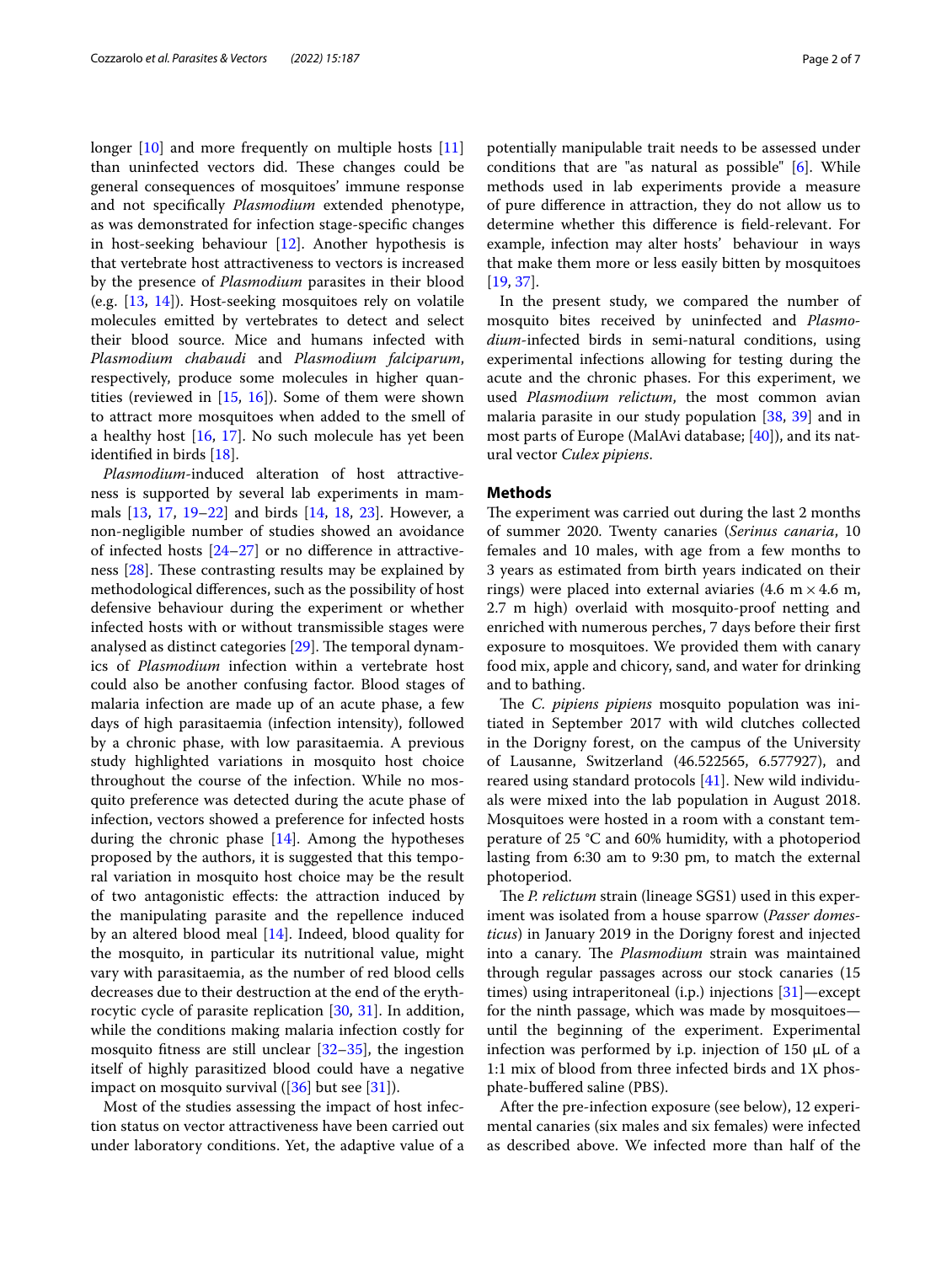birds to anticipate the probability that some of them would not catch the infection. The eight other experimental birds (four males and four females) were similarly injected with 150 µl of a 1:1 blood and PBS mix, except that the blood originated from three uninfected birds. The birds were blood-sampled by medial metatarsal venipuncture 6 days post-inoculation to check their infection status using a nested polymerase chain reaction (PCR) protocol targeting *Plasmodium cytb* [[42](#page-6-16)].

### **Experimental procedure**

The 20 birds were exposed to mosquitoes three times: pre-infection (8 days before infection), 12 days postinfection (during acute phase) and 40 days post-infection (during chronic phase,  $[14]$  $[14]$ ). Pre-infection exposure was considered as a control to account for individual variations in vertebrate hosts' attractiveness.

Female mosquitoes aged between 5 and 30 days after emergence were placed inside the aviaries in rearing cages 30 h before the start of the experiment for acclimation. Sugar in their cages was replaced with water 24 h before and removed 6 h before the start of the exposure. The experiments started at sunset when the mosquitoes were released in the aviaries (pre-infection exposure: *N*=750 mosquitoes; acute phase exposure: *N*=425; chronic phase exposure:  $N=749$ ). The number of mosquitoes released varied slightly between experiments due to the fuctuating reproductive success of our freshly installed mosquito lineage in the laboratory. They were left in the aviary with the birds for the entire night. Mosquitoes were collected the next morning using insectcatching nets and mouth and hand insect vacuums. Following the third exposure session (i.e. chronic phase), the proportion of blood-fed mosquitoes was low—likely because the temperatures were lower at the end of summer—so we allowed them to feed an additional night. The blood-fed mosquitoes (pre-infection:  $N = 568$ ; acute:  $N=228$ ; chronic:  $N=266$ ) were killed by putting them in a  $-20$  °C freezer. The third (chronic phase) exposure session was done with only 19 birds, because one uninfected female died 2 weeks after the second exposure session.

Blood from birds was sampled in both acute and chronic stages by medial metatarsal venipuncture at 9:30 am the morning following the exposure experiment nights, to measure their parasitaemia. We also prepared blood smears for microscopic examination of gametocytaemia and weighed the birds to the nearest 0.1 g using an electronic balance. Blood smears were fxed with pure methanol and stained with Giemsa 7.5% during 45 min. Gametocytaemia was then assessed by counting the number of mature gametocytes found in 10,000 red blood cells.

#### **Molecular analyses**

DNA from birds' blood and from mosquitoes' blood meals was extracted by using the DNeasy Blood&Tissue Kit (Qiagen, Switzerland). Prior to the frst exposure experiment, birds were genotyped using a microsatellite amplifcation protocol adapted from Melo and Hansson [[43\]](#page-6-17) (Additional file [1](#page-5-19): Text S1 and Table S1). Blood-fed mosquitoes were dissected to remove the head and the thorax before the digestion part of the DNA extraction protocol (pre-infection: *N*=292; acute: *N*=228; chronic:  $N=266$ ). DNA from blood meals was then genotyped with the same protocol as birds in order to identify its origin. Bird parasitaemia was measured using a TaqMan quantitative PCR protocol adapted from Christe et al. [[44\]](#page-6-18) (Additional file [1:](#page-5-19) Text S2).

#### **Genotyping**

Amplifed fragments were separated by capillary electrophoresis using a 3100 Genetic Analyzer® (Applied Biosystems). Genotypes were evaluated on the GeneMapper® software v.4. Samples with more than two alleles in at least one of the markers, which could be caused by mixed blood meals (mosquito feeding on two or more birds) or contamination during lab procedures, were discarded (68/786 mosquitoes). Identity analyses were performed with Cervus© software v. 3.0.7 [[45](#page-6-19)], with the minimum number of matching loci set at four and two fuzzy matches allowed. We identifed 687 blood meals over the 786 tested mosquitoes.

#### **Statistical analyses**

One female bird injected with infected blood did not develop the infection. Since the molecular diagnostics were performed at the end of the experiment, this female remained in the experiment but was removed from the statistical analyses. Thus, the final number of mosquitoes included in the analyses was 237 for the frst exposure session, 194 for the second and 230 for the third. For the sake of simplicity, here we defne one bird's "attractiveness" as the number of mosquitoes found with its blood in their abdomens, although factors other than pure attractiveness could infuence biting. First, we evaluated individual attractiveness during the three exposure sessions as a function of bird identity in a generalized linear model with a quasi-Poisson error distribution to assess whether birds differed in attractiveness. The signifcance of the explanatory variable was assessed by *F*-test comparing the deviance between models with and without the variable. Then, we calculated the individual change of attractiveness between the second exposure session (acute phase) and the frst exposure session (pre-infection) as  $\frac{n_{ind\_session}}{194} - \frac{n_{ind\_sension}}{237}$ , and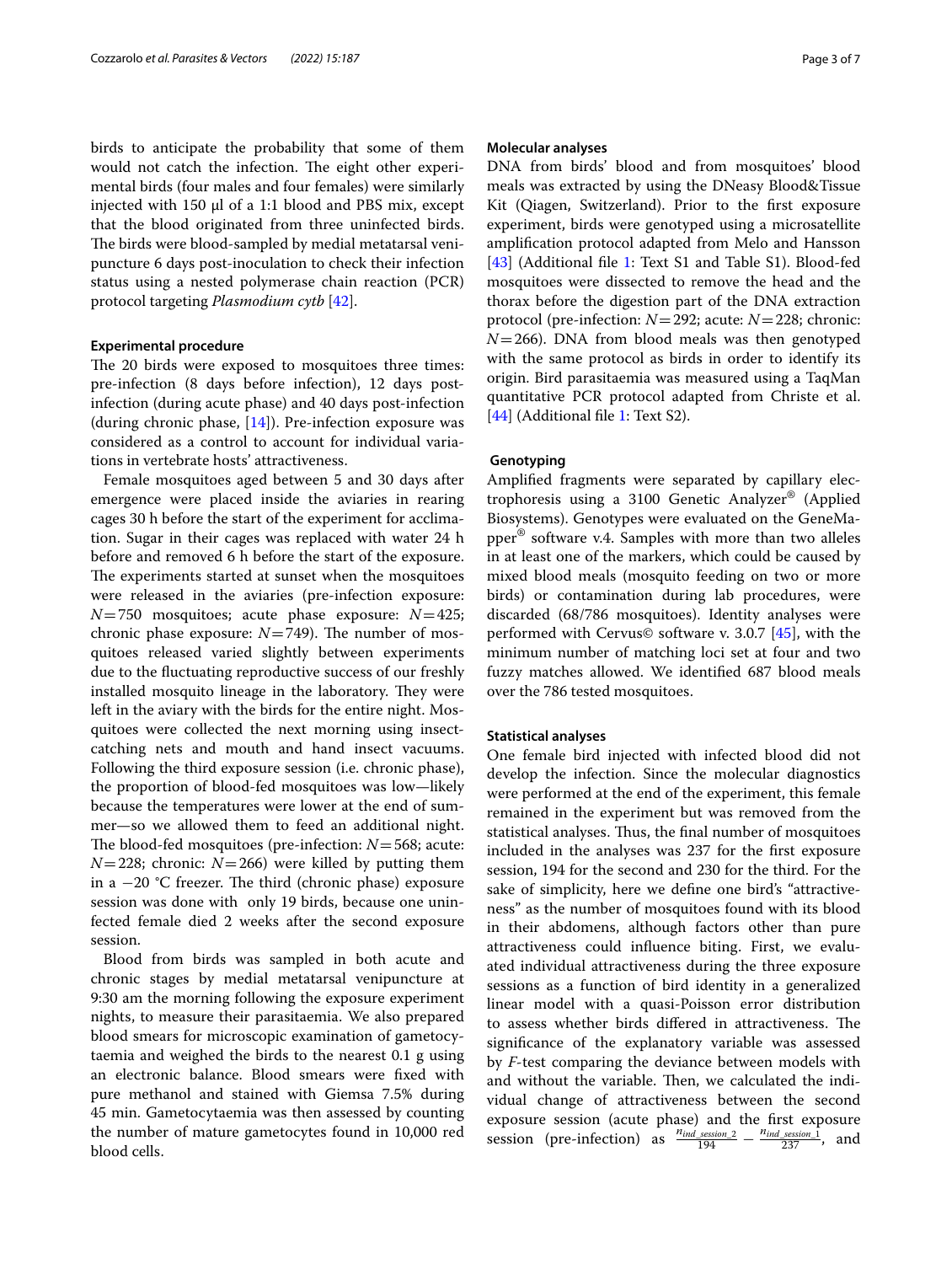$\frac{n_{ind\_session\_3}}{230} - \frac{n_{ind\_session\_1}}{237}$  for the third exposure session (chronic phase),  $n_{ind}$  being the number of mosquitoes found with the focal bird blood in its abdomen. We used Wilcoxon rank sum tests to compare infected and control birds' change in attractiveness. We also compared the attractiveness of infected and control birds within each exposure session using Wilcoxon rank sum tests. We also used Wilcoxon rank sum tests to evaluate the efect of bird sex on attractiveness. Finally, we evaluated the link between attractiveness and age, as well as infection intensity (parasitaemia and gametocytaemia) in the acute and chronic phases using Spearman's rank correlation. Statistical analyses were performed on R v4.2 [\[46](#page-6-20)] on RStudio v1.3.1056.

#### **Results**

The average bird's parasitaemia was  $0.753 \pm 0.614$  and  $0.006 \pm 0.012$  in the acute and chronic stages of infection, respectively. Gametocytes were present in all infected birds during their acute phase (mean number of gametocytes per 10,000 red blood cells $\pm$ SD: 52.91 $\pm$ 35.41, range: 3–118) but were detected on only two blood smears during the chronic phase (4 and 10, respectively). Gametocytaemia was correlated with parasitaemia

during the acute phase (Spearman's correlation:  $r_s = 0.8$ , *P*=0. 0005). We recaptured 78% (*N*=587), 68% (287) and 65% (490) of released mosquitoes after the frst, second and third exposure sessions, respectively, among which 97% (568), 79% (228) and 54% (266) were blood-fed.

The mean number of mosquitoes per bird over the three sessions was 11.6 (95% CI: 7.4–17.1). Individual attractiveness was variable  $(F=2.4, P=0.01)$ , with a few birds showing a large variance (e.g. one bird's blood was found in 18, 9 and 91 mosquitoes), while others had consistently low (e.g. 3, 0, 2) or high attractiveness (e.g. 30, 23, 35). Infected and control birds did not signifcantly difer in their change in attractiveness between the first and second exposure sessions ( $W=60$ ,  $P=0.20$ , Fig. [1a](#page-3-0)) nor between the frst and third exposure sessions ( $W=41$ ,  $P=0.86$ , Fig. [1b](#page-3-0)). The number of bites received by the two treatment groups did not difer significantly within the first  $(W=40, P=0.77)$ , second (*W*=54, *P*-value=0.42) or third (*W*=29.5, *P*=0.4381) exposure sessions (Fig. [1c](#page-3-0)). Male and female attractiveness did not difer signifcantly (frst: *W*=54, *P*=0.49; second:  $W=40.5$ ,  $P=0.74$ ; and third session:  $W=33$ , *P*=0.56; all sessions together: *W*=408.5, *P*-value=0.96), and there was no interaction of bird sex with infection



<span id="page-3-0"></span>individual attractiveness during each exposure sessions. Here, "attractiveness" is defned as the number of total retrieved mosquitoes whose blood meal genotype matched the focal bird. We show proportions—instead of counts—as the total number of retrieved mosquitoes difered among exposure sessions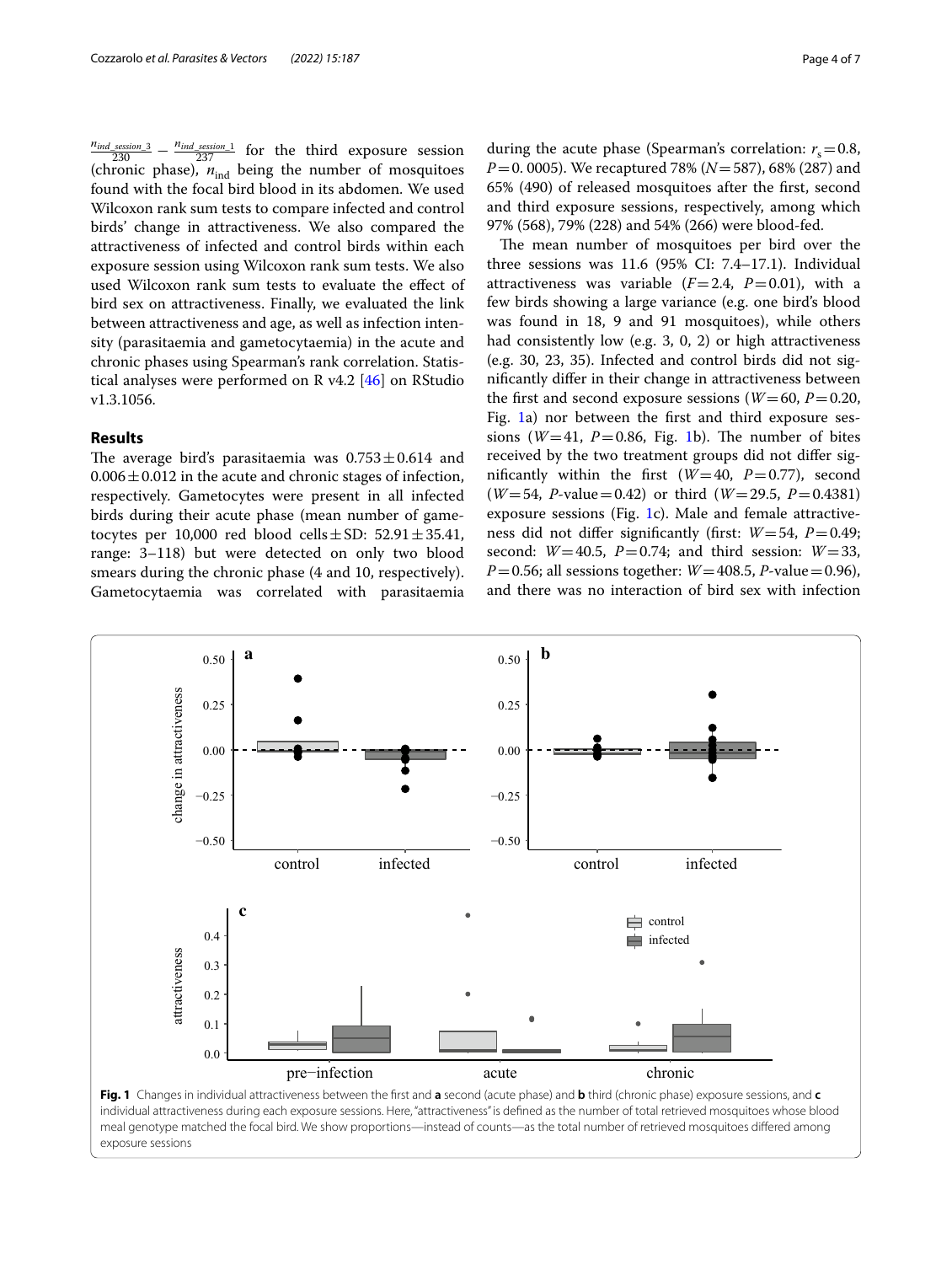(Kruskal–Wallis acute:  $\chi^2$ <sub>3</sub>=3.41, *P*=0.33; chronic:  $\chi^2_{3} = 1.21, P = 0.75$ .

Neither gametocytaemia ( $r<sub>s</sub>$ =−0.01, *P*=0.97) nor parasitaemia in the acute phase  $(r<sub>s</sub>=0.29, P=0.40)$ , nor parasitaemia in the chronic phase  $(r<sub>s</sub>=0.23, P=0.53)$ correlated signifcantly with attractiveness. We did not analyse the efect of gametocytaemia during the chronic phase, as only two birds had gametocytes detectable on blood smears. Finally, there was a positive association between bird's age and number of bites during the second exposure session ( $r_s$  = 0.55, *P* = 0.015) but not during the first ( $r_s$ =0.03, *P*=0.9) or the third ( $r_s$ =0.17, *P*=0.5) sessions.

#### **Discussion**

In the present study, we tested in semi-natural conditions whether, as observed under laboratory conditions (e.g. [[14,](#page-5-13) [23\]](#page-6-1)), malaria infection in birds infuenced the number of mosquito bites they received. Overall, neither infection status nor intensity signifcantly impacted birds' probability of being bitten by mosquitoes. This suggests that, in conditions that are close to the wild environment, other factors play an antagonistic or a stronger role in infuencing mosquito host detection, selection and biting than malaria-related increase in attractiveness. For instance, host metabolic rate (i.e. thermoregulation and  $CO<sub>2</sub>$  emission) may have a different impact on mosquito behaviour according to experimental conditions. Carbon dioxide is used in long-range detection by mosquitoes [[47\]](#page-6-21), and it has been shown that malaria-infected birds may have lower  $CO<sub>2</sub>$  production than uninfected indi-viduals [[48\]](#page-6-22). Whereas in laboratory experiments  $CO<sub>2</sub>$ may not play a major role in host detection and selection, since hosts and mosquitoes are usually in close proximity (i.e. a few tens of centimetres), differences in  $CO<sub>2</sub>$  emission could be preponderant in host detection when the distance between hosts and mosquitoes is greater. Further, spatial positioning of the birds in the environment (large external aviaries here) could infuence their probability of encounter with mosquitoes [\[49](#page-6-23)], as suggested by the fact that we retrieved higher densities of mosquitoes in some corners of the aviary than others (personal observations).

Assuming avian malaria generally manipulates bird attractiveness, our experiment might have missed it due to unintentional artifcial selection. Indeed, we used a *P. relictum* strain that had been passaged 15 times from birds to birds through intraperitoneal injections, except for the ninth passage which was done by mosquitoes. This represents a release from the selective pressure to attract mosquitoes, which might be enough for this strain to have lost its ability to alter birds' attractiveness [\[29](#page-6-5)]. Alternatively, manipulation of birds' attractiveness might

be specifc, and we missed it by injecting in canaries a strain originally isolated from a house sparrow; however, this explanation does not seem very likely, as *P. relictum* SGS1 is a very generalist and widespread lineage [[40\]](#page-6-14). In addition, avian malaria is caused by a high diversity of *Plasmodium* species and lineages, which difer in morphology, specifcity and vectors, and the ability to alter hosts' attractiveness to mosquitoes might also vary strongly among lineages. Finally, the two main limitations of our study are the weak statistical power linked with a low sample size and, directly related to our experimental design, the non-independence of observations. Indeed, the level of individual attractiveness directly impacts the number of mosquitoes available to bite other birds. However, we introduced high numbers of mosquitoes into the cage to minimize this efect. During both the acute and chronic exposure session, an important proportion of mosquitoes remained unfed at the end of the experiment  $(21-46\%)$ .

Although not signifcant, we found however a trend in infected birds, which tended to receive fewer bites in the acute phase than before infection, which is congruent with results reported by Cornet et al.  $[14]$  $[14]$ . This might be explained by a lower production of some cues used by mosquitoes to detect their host (such as  $CO_2$ , [\[48](#page-6-22)]) and/or by the lower nutritional value of acutely infected blood. Indeed, at the end of each erythrocytic cycle of replication, *Plasmodium* parasites rupture the red blood cell that they occupy. This replication is at its highest intensity during the acute phase of infection, which corresponds to a low density of red blood cells: haematocrit correlates negatively with parasitaemia ([[50](#page-6-24)] but see [[31\]](#page-6-7)). Consequentially, as the main source of proteins for blood-feeding mosquitoes are the erythrocytes, a decrease in their density makes the blood less nutritious. Indeed, mosquitoes prefer hosts with higher haematocrit [[14](#page-5-13)], although the exact mechanism by which mosquitoes evaluate blood quality is unclear. Avoidance of low-quality blood by mosquitoes during the acute phase might counterbalance a potential efect of *Plasmodium*associated attractants.

Overall, our results question the adaptive nature of increased attraction found in infected birds in some laboratory experiments [\[14](#page-5-13), [23\]](#page-6-1). Indeed, not only did these experiments take place in small, confned spaces, with mosquitoes being closely and rather equally exposed to both birds' cues (e.g. odours,  $CO<sub>2</sub>$ ), which is likely rare in the wild, but they also produced relatively small diferences in attraction [[14,](#page-5-13) [23](#page-6-1)]. In more natural conditions regarding spatial distribution of host cues, this diference in attractiveness might not suffce to result in more mosquito bites and thus to confer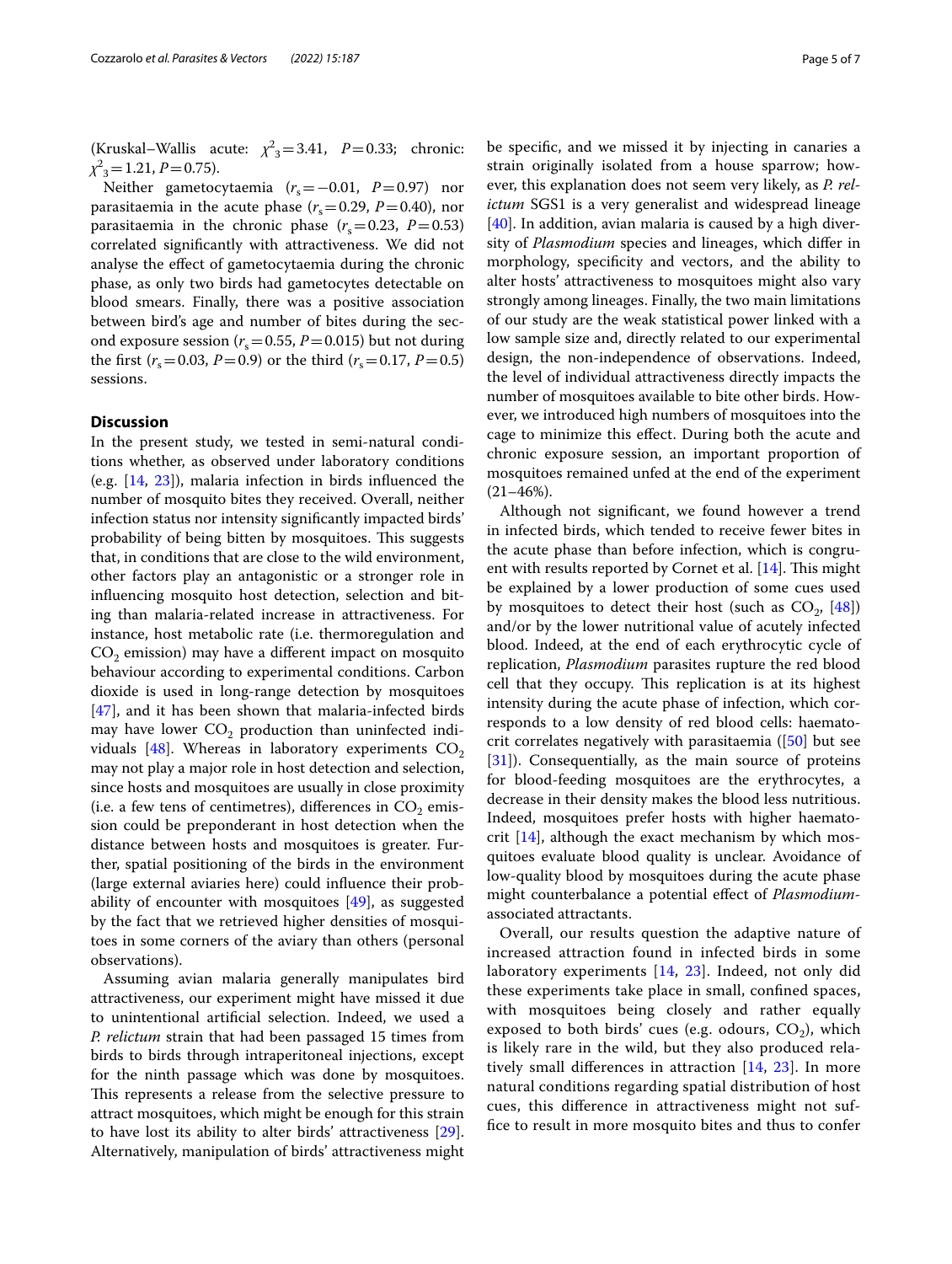avian *Plasmodium* sp. a transmission advantage, as would be suggested by our results. Although evidence of enhanced attraction of malaria-infected hosts is more conclusive in mammals, mechanisms of manipulation might difer from those potentially existing in birds, notably due to the role of the uropygial gland in bird body odour [[51\]](#page-6-25) and other anatomical diferences (e.g. nucleated red blood cells, feathers). In conclusion, while our study has some limitations, such as the possible bias induced by the inability to identify mixed blood meals [[49\]](#page-6-23), the weak statistical power and the inevitable non-independence of observations intrinsic to our experimental design, it highlights the importance of confronting the results obtained in the laboratory with those obtained under natural conditions, as evaluating the adaptive nature of an observed phenomenon is crucial  $[6]$  $[6]$ .

#### **Supplementary Information**

The online version contains supplementary material available at [https://doi.](https://doi.org/10.1186/s13071-022-05292-w) [org/10.1186/s13071-022-05292-w.](https://doi.org/10.1186/s13071-022-05292-w)

<span id="page-5-19"></span>**Additional fle 1: Text S1**. Genotyping method. **Table S1**. Primers used for amplifcation of microsatellite regions in canaries. Text S2. Parasitaemia measurement in bird blood.

**Additional fle 2: Dataset S1**. Results from the three exposure sessions.

#### **Acknowledgements**

We thank Jason Buser and Falon Pasquier for taking care of the canaries and Aline Revel for technical assistance with outdoor facilities, as well as two anonymous reviewers for their comments which improved our manuscript's quality.

#### **Author contributions**

Conception and design: CSC, RP, OG and PC; data acquisition: all; analysis and interpretation of data: CSC, RP, OG and PC; manuscript draft: CSC; draft revisions: all. All authors read and approved the fnal manuscript.

#### **Funding**

This work was funded by the Swiss National Science Foundation, grant number 31003A\_179378.

#### **Availability of data and materials**

The protocols and the data set are provided in supplementary material. Raw data (microsatellite and qPCR runs) are available on fgshare: [https://doi.org/](https://doi.org/10.6084/m9.figshare.19596646.v1) [10.6084/m9.fgshare.19596646.v1](https://doi.org/10.6084/m9.figshare.19596646.v1).

## **Declarations**

#### **Ethics approval and consent to participate**

This experiment was approved by the Ethics Committee of the Vaud Canton veterinary authorities, licence number 1730.5.

#### **Consent for publication**

Not applicable.

#### **Competing interests**

The authors declare no competing interests.

#### **Author details**

<sup>1</sup> Department of Ecology and Evolution, University of Lausanne, Lausanne 1015, Switzerland. <sup>2</sup> Laboratoire EBI, Equipe EES, UMR CNRS 7267, University of Poitiers, Poitiers 86000, France.<sup>3</sup> Musée Cantonal de Zoologie, Lausanne 1014, Switzerland. <sup>4</sup> Biogéosciences, UMR 6282, CNRS, Université Bourgogne Franche-Comté, 6 boulevard Gabriel, 21000 Dijon, France.

## Received: 24 January 2022 Accepted: 19 April 2022

#### **References**

- <span id="page-5-0"></span>1. Thomas F, Schmidt-Rhaesa A, Martin G, Manu C, Durand P, Renaud F. Do hairworms (Nematomorpha) manipulate the water seeking behaviour of their terrestrial hosts? J Evol Biol. 2002;15:356–61.
- <span id="page-5-1"></span>2. Fayard M, Dechaume-Moncharmont FX, Wattier R, Perrot-Minnot MJ. Magnitude and direction of parasite-induced phenotypic alterations: a meta-analysis in acanthocephalans. Biol Rev. 2020;95:1233–51.
- <span id="page-5-2"></span>3. Yanoviak SP, Kaspari M, Dudley R, Poinar G. Parasite-induced fruit mimicry in a tropical canopy ant. Am Nat. 2008;171:536–44.
- <span id="page-5-3"></span>4. Cordaux R, Michel-Salzat A, Frelon-Raimond M, Rigaud T, Bouchon D. Evidence for a new feminizing Wolbachia strain in the isopod *Armadillidium vulgare*: Evolutionary implications. Heredity. 2004;93:78–84.
- <span id="page-5-4"></span>5. Kageyama D, Narita S, Watanabe M. Insect sex determination manipulated by their endosymbionts: Incidences, mechanisms and implications. Insects. 2012;3:161–99.
- <span id="page-5-5"></span>6. Poulin R, Maure F. Host manipulation by parasites: a look back before moving forward. Trends Parasitol. 2015;31:563–70.
- <span id="page-5-6"></span>7. Lafferty KD, Shaw JC. Comparing mechanisms of host manipulation across host and parasite taxa. J Exp Biol. 2013;216:56–66.
- <span id="page-5-7"></span>8. Lefèvre T, Thomas F. Behind the scene, something else is pulling the strings: emphasizing parasitic manipulation in vector-borne diseases. Infect Genet Evol. 2008;8:504–19.
- <span id="page-5-8"></span>9. Rossignol PA, Ribeiro JMC, Spielman A. Increased intradermal probing time in sporozoite-infected mosquitoes. Am J Trop Med Hyg. 1984;33:17–20.
- <span id="page-5-9"></span>10. Anderson RA, Koella JC, Hurd H. The efect of *Plasmodium yoelii nigeriensis* infection on the feeding persistence of *Anopheles stephensi* Liston throughout the sporogonic cycle. Proc R Soc B Biol Sci. 1999;266:1729–33.
- <span id="page-5-10"></span>11. Koella JC, Sørensen FL, Anderson RA. The malaria parasite, *Plasmodium falciparum*, increases the frequency of multiple feeding of its mosquito vector, *Anopheles gambiae*. Proc R Soc B Biol Sci. 1998;265:763–8.
- <span id="page-5-11"></span>12. Cator LJ, George J, Blanford S, Murdock CC, Baker TC, Read AF, et al. "Manipulation" without the parasite: Altered feeding behaviour of mosquitoes is not dependent on infection with malaria parasites. Proc R Soc B Biol Sci. 2013;280:20130711.
- <span id="page-5-12"></span>13. Lacroix R, Mukabana WR, Gouagna LC, Koella JC. Malaria infection increases attractiveness of humans to mosquitoes. PLoS Biol. 2005;3:1590–3.
- <span id="page-5-13"></span>14. Cornet S, Nicot A, Rivero A, Gandon S. Malaria infection increases bird attractiveness to uninfected mosquitoes. Ecol Lett. 2013;16:323–9.
- <span id="page-5-14"></span>15. Busula AO, Verhulst NO, Bousema T, Takken W, de Boer JG. Mechanisms of *Plasmodium*-enhanced attraction of mosquito vectors. Trends Parasitol. 2017;33:961–73.
- <span id="page-5-15"></span>16. Robinson A, Busula AO, Voets MA, Beshir KB, Caulfeld JC, Powers SJ, et al. *Plasmodium*-associated changes in human odor attract mosquitoes. Proc Natl Acad Sci USA. 2018;115:E4209–18.
- <span id="page-5-16"></span>17. de Moraes CM, Stanczyk NM, Betz HS, Pulido H, Sim DG, Read AF, et al. Malaria-induced changes in host odors enhance mosquito attraction. Proc Natl Acad Sci USA. 2014;111:11079–84.
- <span id="page-5-17"></span>18. Díez-Fernández A, Martínez-de la Puente J, Gangoso L, López P, Soriguer R, Martín J, et al. Mosquitoes are attracted by the odour of *Plasmodium*infected birds. Int J Parasitol. 2020;50:569–75.
- <span id="page-5-18"></span>19. Day JF, Ebert KM, Edman JD. Feeding patterns of mosquitoes (Diptera: Culicidae) simultaneously exposed to malarious and healthy mice, including a method for separating blood meals from conspecifc hosts. J Med Entomol. 1983;20:120–7.
- 20. Ferguson HM, Rivero A, Read AF. The infuence of malaria parasite genetic diversity and anaemia on mosquito feeding and fecundity. Parasitology. 2003;127:9–19.